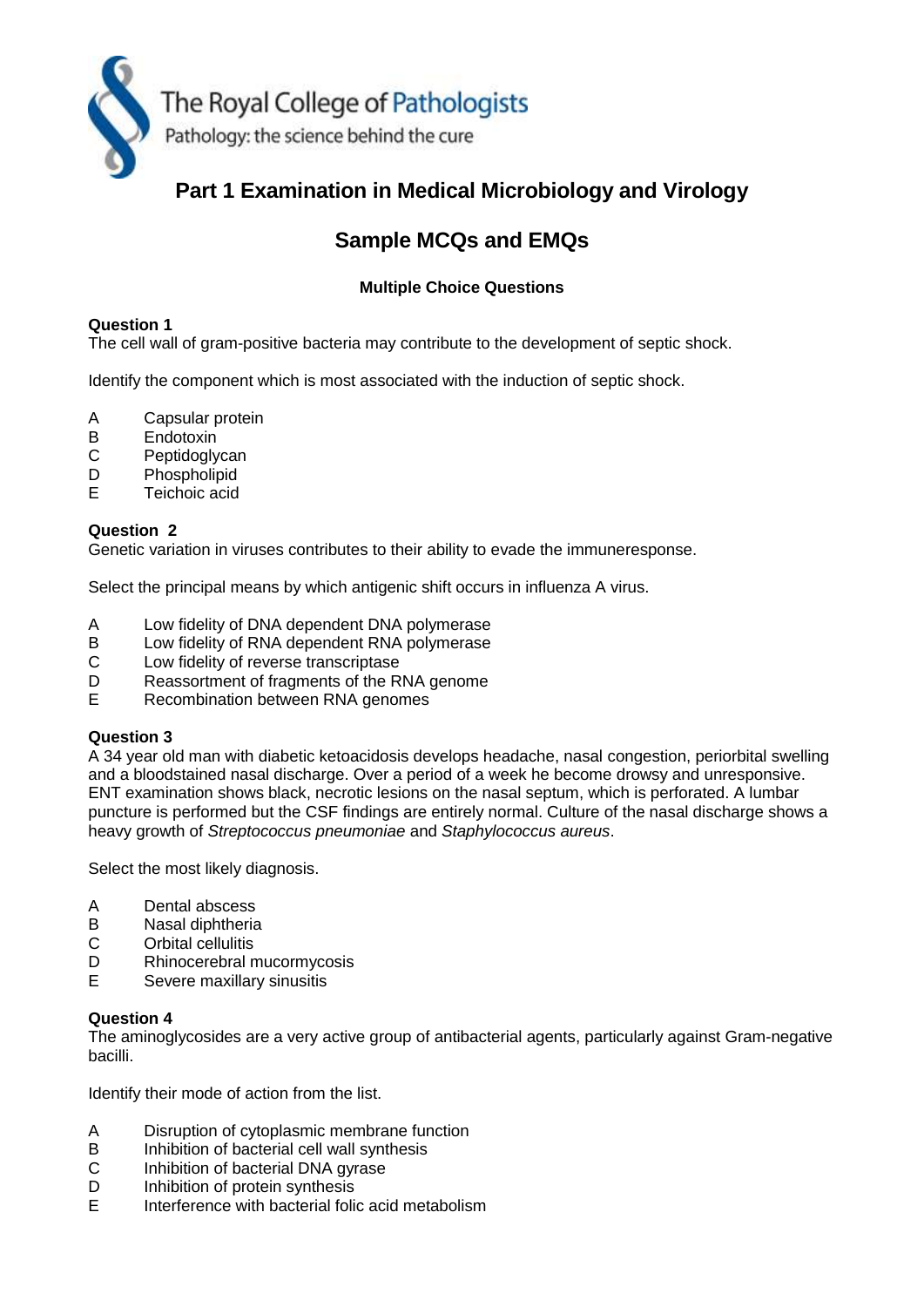A 22-year old female medical student recently returned from Tanzania presents with a history of haematuria. On investigation schistosomal serology is shown to be positive.

Select the treatment of choice.

- A Albendazole<br>B Ivermectin
- B Ivermectin<br>C Mebendaz
- C Mebendazole<br>D Praziquantel
- D Praziquantel<br>E Suramin
- **Suramin**

## **Question 6**

Many antiviral drugs act by inhibition of a viral DNA polymerase enzyme.

Select the virus for which this class of drugs would be effective.

- A Cytomegalovirus<br>B Influenza
- B Influenza<br>C Measles
- **Measles**
- D Mumps
- E Rabies

## **Question 7**

You are informed of an outbreak of diarrhoea and vomiting amongst the 100 guests at a wedding reception. About two thirds of the guests became ill between 2 and 3 days after the reception. You obtain a list of guests and the menu for the buffet meal.

Select the most appropriate epidemiological investigation.

- A A case-control study
- 
- B A correlational study<br>C A cross- sectional stu A cross- sectional study
- D A randomized controlled trial
- E A retrospective cohort study

#### **Question 8**

A 26 year old pregnant lady (17/40 gestation) consulted her general practitioner (GP) because her 2 year old son has a vesicular rash on his hands and in his mouth. The mother is concerned about her unborn child. The GP is experienced and confident of his diagnosis of hand foot and mouth disease, but telephones you regarding further management.

Choose the most appropriate advice.

- A Phone the local CCDC to find out if there is a current epidemic
- B Reassure the mother that there is no risk to the pregnancy
- C Refer the lady for fetal ultrasound scan
- D Send a vesicle fluid from the child for EM studies
- E Send blood for serological examination

#### **Question 9**

A mother takes her 6 year old son to her general practitioner (GP) extremely anxious because the child has that morning stabbed himself with a needle he found in a park frequented by drug users. Apart from a minor scratch to the right hand the child is otherwise well and has no past medical history of note.

Select the most appropriate action for the GP at this consultation.

- A Issue HIV post exposure prophylaxis to the child
- B Reassure the mother and suggest an accelerated course of Hepatitis B vaccine
- C Send the needle to the lab for testing
- D Suggest accelerated course of Hepatitis B vaccine and Hepatitis C immunization
- E Test the child for Hepatitis C, HIV, Hepatitis B surface antigen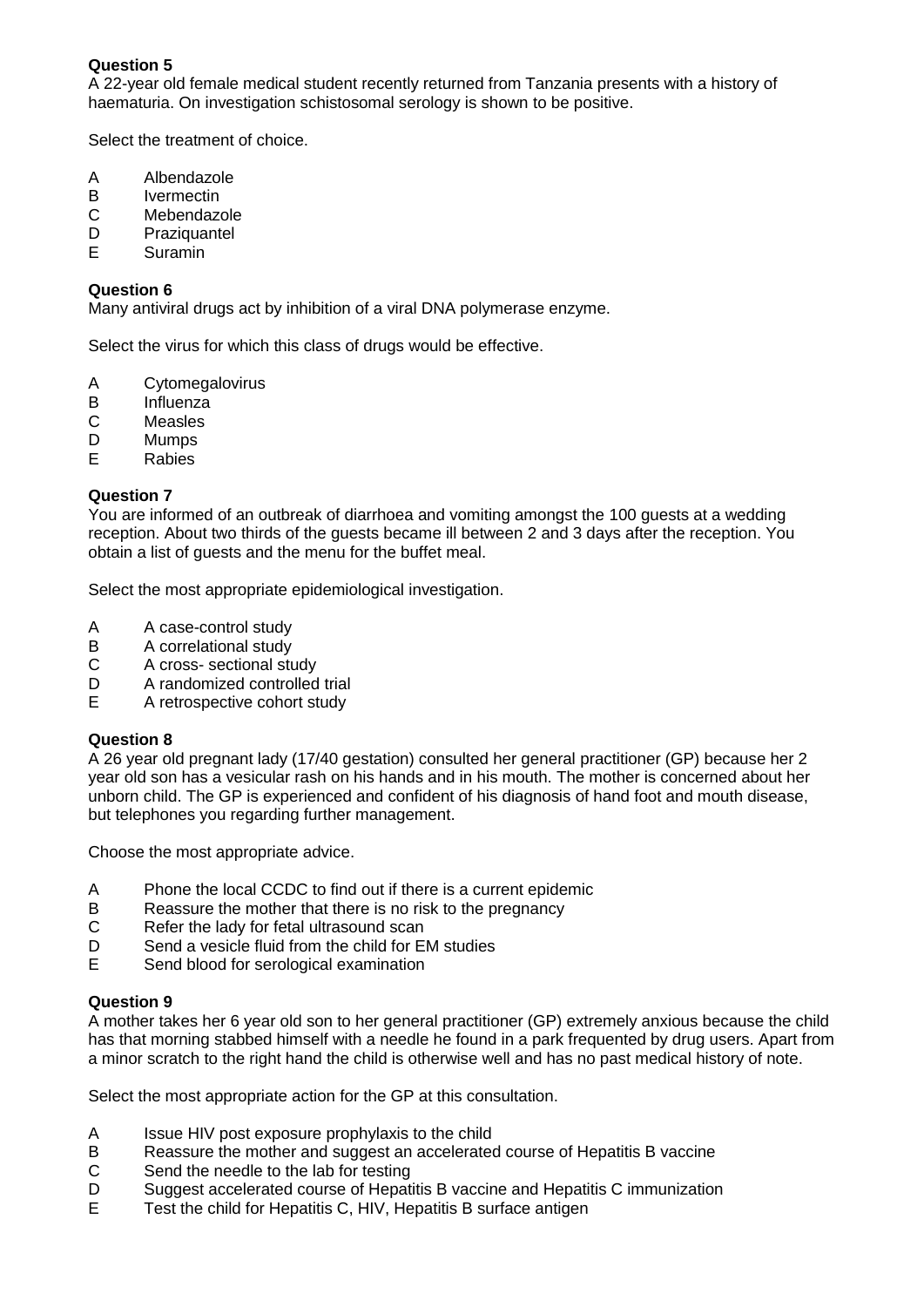A 5 year old boy is seen in the paediatric respiratory clinic for regular review of his cystic fibrosis. He has a productive cough and a specimen is forwarded to the laboratory.

Select the culture medium which would be most appropriate to isolate *Haemophilus influenzae* from this patient.

- A Blood agar<br>B Chocolate b
- B Chocolate bacitracin agar<br>C MacConkey agar
- C MacConkey agar<br>D Methicillin mannit
- D Methicillin mannitol salt agar<br>E XLD agar
- E XLD agar

## **Question 11**

You are asked to review the case of a 23 year old male student recently admitted with invasive meningococcal disease. He has made a good recovery but gives a history of a previous episode of meningococcal septicaemia when he was 15 years old. There is no history of other recurrent infections.

Select the most likely immunodeficiency state.

- A Adenosine deaminase dificiency<br>B C7 deficiency
- B C7 deficiency<br>C Job's syndrom
- Job's syndrome (hyperimmunoglobulinaemia E, defective chemotaxis)
- D Myeloperoxidase deficiency
- E Selective IgM deficiency

## **Question 12**

A 65 year old man has been commenced on standard quadruple therapy, including rifampicin, for suspected tuberculosis. He has an extensive past medical history and is taking an number of other medications.

Select the drug which is most likely to have a clinically significant interaction with rifampicin.

- A Benzylpenicillin
- B Nonsteroidal antiinflammatory
- C Proton pump inhibitor
- D Thiazide diuretic
- E Warfarin

#### **Question 13**

Blood donors in the United Kingdom are screened for evidence of infection with the organisms below. For most, the screening test is based on antibody detection and thus vulnerably to missing infections in the "window period" prior to seroconversion. The screening test universally used for one organism detects protein antigen and is thus less vulnerable to this problem.

Select the organism for which this test is available.

- A Hepatitis B virus
- B Hepatitis C virus
- C Human immunodeficiency virus (HIV)<br>D Human T-Ivmphotropic vius type 1 (HT
- D Human T-lymphotropic vius type 1 (HTLV1)<br>E Treponema pallidum
- E Treponema pallidum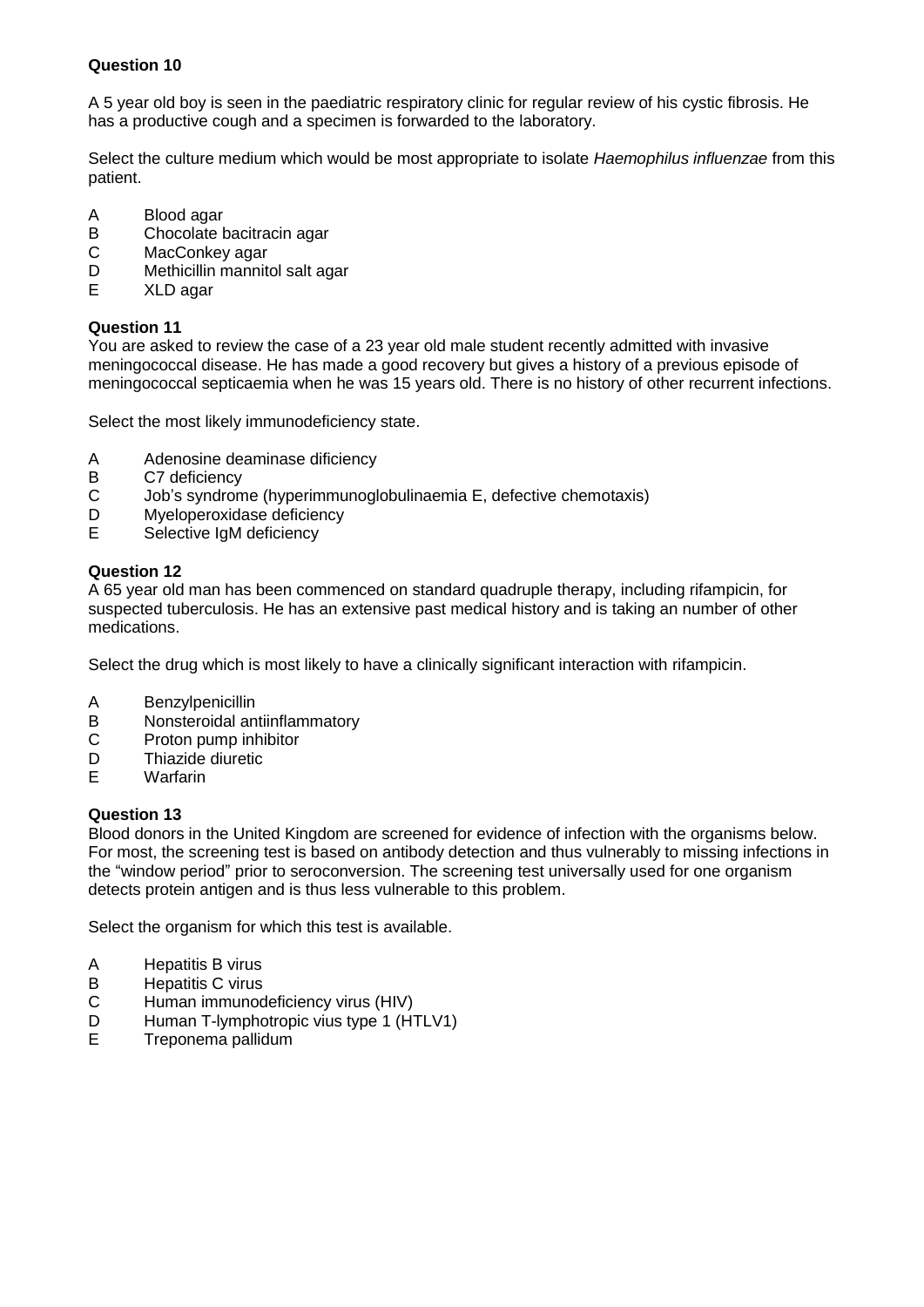A male baby is born at 39 weeks gestation with a petechial rash, low birthweight, hepatosplenomegaly and bilateral cataracts. This is thought to be due to an infection acquired while the baby was still *in utero*.

Select the condition which is most likely to cause this clinical presentation.

- A Cytomegalovirus<br>B Group B streptoce
- B Group B streptococcus<br>C Rubella virus
- C Rubella virus<br>D Toxoplasma d
- D Toxoplasma gondii<br>E Treponema pallidur
- E Treponema pallidum

## **Question 15**

The complement fixation test (CFT) has largely been replaced by improved assays for evidence of infection.

Select the organism for which CFT remains a useful laboratory diagnostic test of infection.

- A Coxiella burnetii<br>B Cytomegalovirus
- B Cytomegalovirus<br>C Herpes simplex v
- C Herpes simplex virus<br>D Neisseria gonorrhoea
- D Neisseria gonorrhoeae<br>E Parainfluenza type 3
- Parainfluenza type 3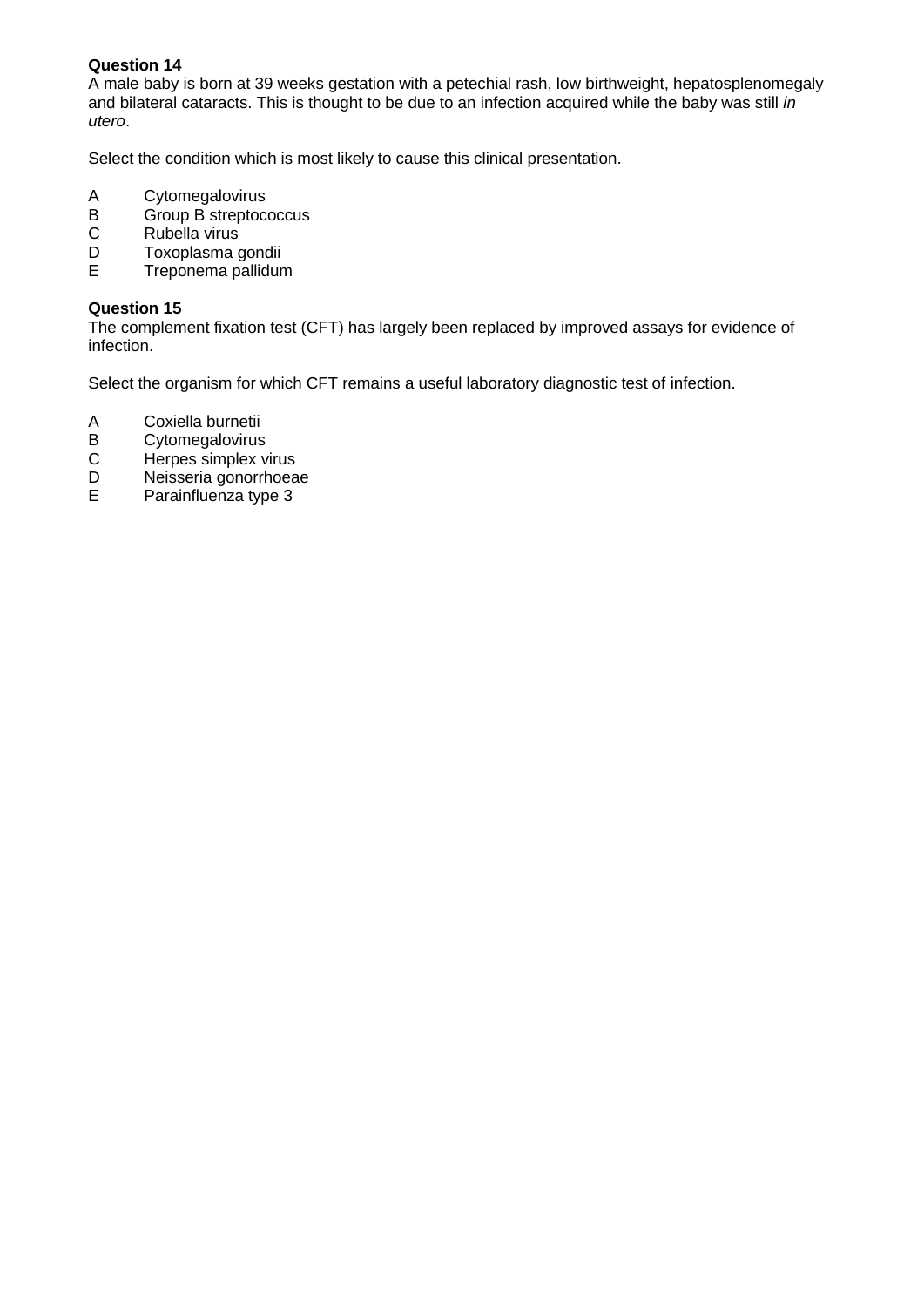# **Extended Matching Questions**

## **Question 1**

## **Option list**

- 
- A Chlorhexidine<br>B Chloroxylenol B Chloroxylenol disinfectant (e.g. 'Dettol')<br>C Clear soluble phenolic disinfectant (e.g.
- C Clear soluble phenolic disinfectant (e.g. 'Hycolin')<br>D Downward-displacement autoclave (e.g. 121°C for
- D Downward-displacement autoclave (e.g. 121°C for 15 minutes)<br>E Glutaraldehyde 2% solution
- E Glutaraldehyde 2% solution<br>F High-vacuum, high-temperat
- F High-vacuum, high-temperature (porous load) autoclave
- G Hydrogen peroxide 3%<br>H Hypochlorite solution (1
- Hypochlorite solution (125 parts-per-million available chlorine)
- I Isopropanol 70%
- J Sodium dichloroisocyanurate granules or tablets (e.g. 'Presept')

For each of the scenarios below, choose the most appropriate method of disinfection or sterilization from the list of options. Each option may be used once, more than once, or not at all.

- 1 Hand disinfection prior to a surgical operation
- 2 Treatment of a colonoscope between patients on an endoscopy list
- 3 Management of a blood spill from a patient thought be hepatitis B- positive
- 4 Decontamination of a stethoscope following use on a patient positive for methicillinresistant *Staphylococcus aureus* (MRSA)
- 5 Treatment of a surgical instrument set used in an appendectomy

## **Question 2**

#### **Option list**

- A Amoxicillin
- B Ceftazidime
- C Chloramphenicol
- D Ciprofloxacin
- E Flucloxacillin
- F Gentamicin<br>G Nitrofuranto
- **Nitrofurantoin**
- H Polymyxin B
- I Tetracycline
- J Vancomycin

For each of the following resistance mechanisms, select the one which is most frequently associated with one of the antibiotics in the list of options. Each option may be used once, more than once, or not at all.

- 1. Inactivation by enzymes such as acetyltransferases, phosphotransferases, or adenyltransferases
- 2. Production of an altered DNA gyrase which has reduced affinity for the antibiotic
- 3. Production of a new penicillin-binding protein which has reduced affinity for the antibiotic
- 4 Inactivation by chromosomally-mediated (constitutive) beta-lactamase enzymes
- 5 Alteration in the pentapeptide side chain of bacterial peptidoglycan, resulting in failure to bind the antibiotic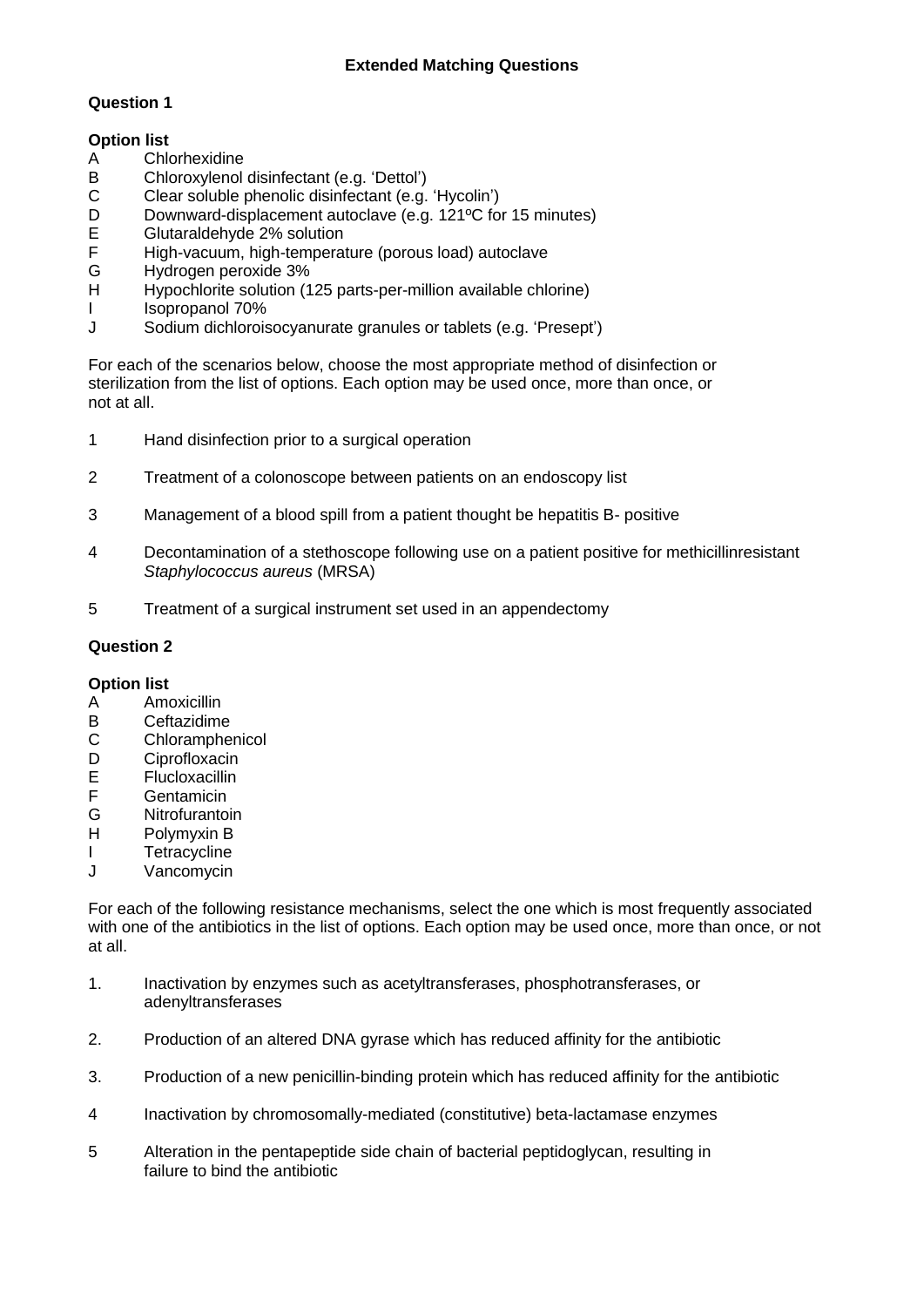# **Option list**

- A Inhaled zanamivir
- B Intravenous aciclovir<br>C Intravenous ganciclo
- C Intravenous ganciclovir<br>D Oral aciclovir
- D Oral aciclovir<br>E Oral amantac
- E Oral amantadine<br>F Oral ganciclovir
- F Oral ganciclovir<br>G Oral lamivudine
- G Oral lamivudine<br>H Oral ribavirin and
- Oral ribavirin and subcutaneous interferon
- I Oral zidovudine monotherapy
- J Treatment is not indicated

For each clinical scenario below, select the most appropriate treatment from the list of options. Each option may be used once, more than once, or not at all.

- 1 14 week pregnant woman with severe chicken pox pneumonia.
- 2 HIV patient with newly diagnosed bilateral cytotomegalovirus retinitis.
- 3 45 year old West African man who is HbeAg positive and has chronic active hepatitis B infection.
- 4 Bone marrow transplant patient with respiratory symptoms, whose nasopharyngeal aspirate is positive for influenza B by immunofluorescence.
- 5 42 year old woman with chronic active hepatitis C infection, confirmed on liver biopsy.

# **Question 4**

# **Option list**

- A Acinetobacter baumannii
- B Brucella melitensis<br>C Haemophilus parai
- Haemophilus parainfluenzae
- D Helicobacter pylori
- E Klebsiella aerogenes
- F Pseudomonas aeruginosa<br>G Salmonella enteritidis
- Salmonella enteritidis
- H Shigella sonnei
- I Stenotrophomonas maltophilia
- J Vibrio cholerae

For each of the following clinical and laboratory scenarios, select the most likely organism from the list of options. Each option may be used once, more than once, or not at all.

- 1 Meropenem-resistant organism isolated from the sputum of a patient in ICU.
- 2 Oxidase-positive organism isolated from the aerobic bottle only of a set of blood cultures from a patient with neutropaenic sepsis.
- 3 Oxidase-negative, multi-antibiotic resistant coccobacillus, isolated from the environment in an ICU.
- 4 Indole-negative and late lactose fermenter isolated from a child with diarrhoea in a crèche.
- 5 Short or small bacillus isolated from blood cultures after 5 days from a patient being investigated for pyrexia of unknown origin.